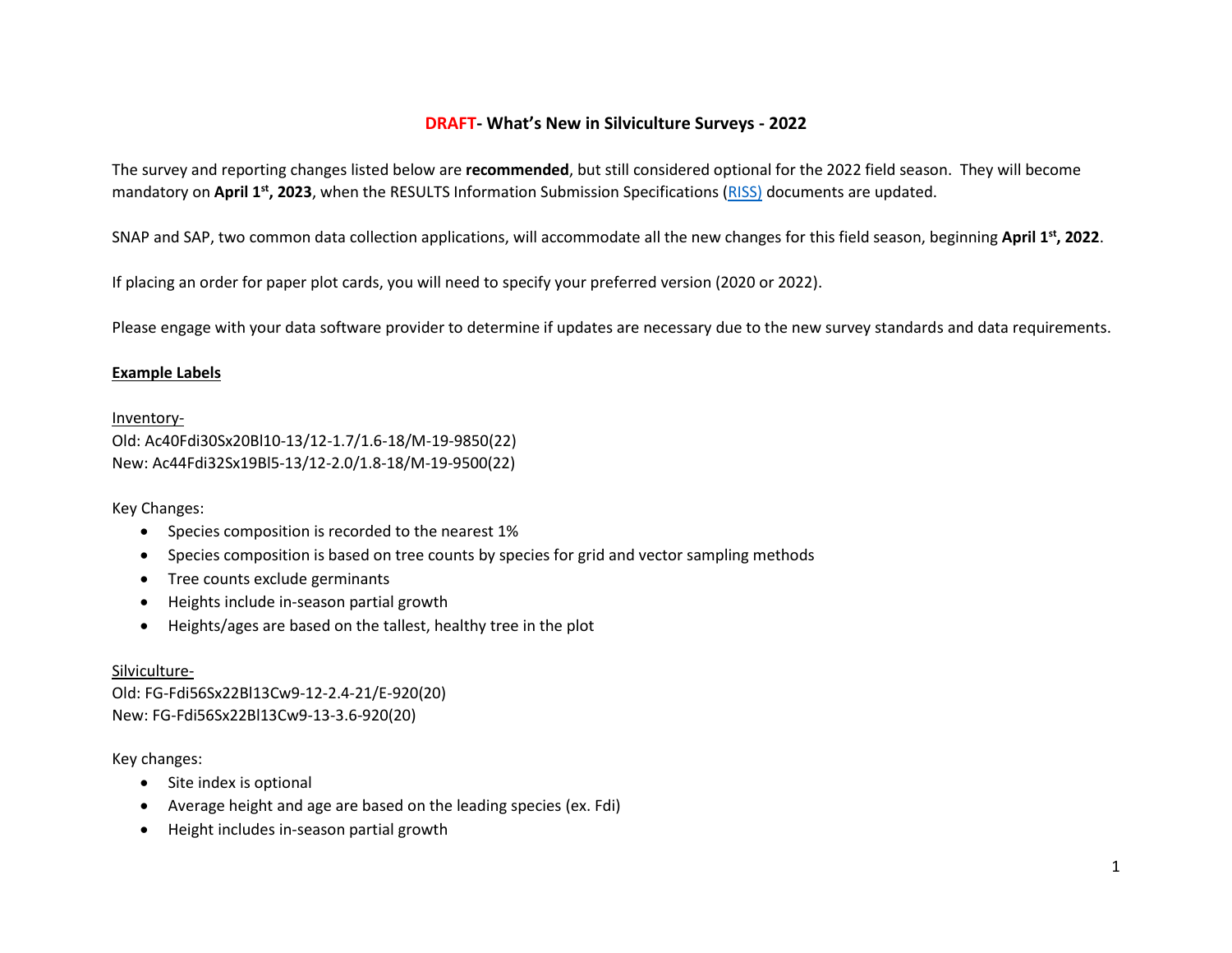## **Survey Changes**

| <b>Data Element</b> | Old                         | <b>New</b>                        | Rationale                                       |
|---------------------|-----------------------------|-----------------------------------|-------------------------------------------------|
| Inventory species   | Mathematically average      | Complete tree counts by species   | -The G&Y program and others (eg. carbon,        |
| composition         | and manually adjust ocular  | at all plots.                     | wildlife, forest health) requested:             |
|                     | estimates to determine      |                                   | Improved precision for the inventory            |
|                     | species composition.        | Determine inventory species       | species composition                             |
|                     |                             | composition based on tree         | Spatial and temporal distribution of            |
|                     |                             | counts by species for plot-based  | total stems and species                         |
|                     |                             | sampling methods (vector and      | -The program areas were concerned about         |
|                     |                             | grid).                            | rounding (nearest 10%), the precision           |
|                     |                             |                                   | standard (20%), and the use of ocular           |
|                     |                             |                                   | estimates.                                      |
|                     |                             |                                   | -The program areas and the OCF statistician     |
|                     |                             |                                   | recommended basing species composition on       |
|                     |                             |                                   | tree counts by species at each plot.            |
|                     |                             |                                   | -Tree counts by species at each plot removes    |
|                     |                             |                                   | observer bias, makes sampling repeatable,       |
|                     |                             |                                   | and prevents the overestimation of minor        |
|                     |                             |                                   | species and underestimation of smaller trees.   |
|                     |                             |                                   | -Tree counts by species facilitates post-       |
|                     |                             |                                   | processing of data to capture spatial           |
|                     |                             |                                   | distribution of total stems and species through |
|                     |                             |                                   | measures of dispersion.                         |
| Inventory species   | Roughly average species     | Record inventory species          | -Improve precision.                             |
| composition         | composition to the nearest  | composition to the nearest 1%.    | -Capture minor species.                         |
|                     | 10%.                        | Ex. Hw55Fdc37Cw8                  |                                                 |
|                     | Ex. Hw50Fdc40Cw10           | Note: Capped at 10 species.       |                                                 |
| Inventory tree      | Record the total number of  | Record the total number of live   | -Program areas viewed germinants as             |
| counts              | live commercial coniferous  | coniferous and broadleaf trees    | inconsequential.                                |
|                     | and broadleaf trees within  | within the plot. All trees are to | -Difficult to identify species of germinants.   |
|                     | the plot. All trees,        | be tallied, except germinants.    | -Possibly low survival.                         |
|                     | regardless of their height, |                                   | -Easier to understand how WS numbers could      |
|                     |                             |                                   | potentially improve if tallied separately.      |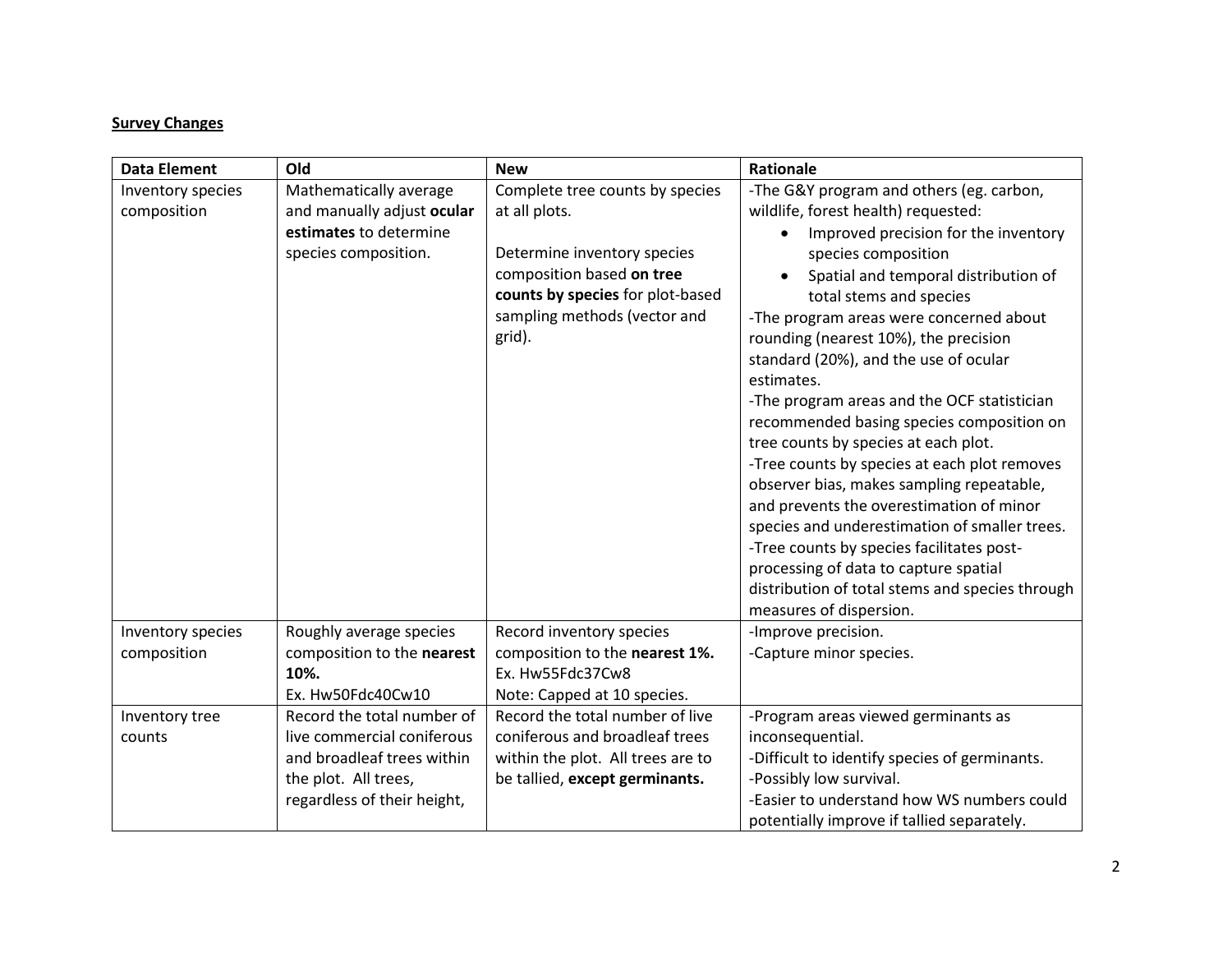|                       | are to be tallied, including<br>germinants. | Germinant= 1-year old tree<br>under 10cm | -Create survey efficiencies.                   |
|-----------------------|---------------------------------------------|------------------------------------------|------------------------------------------------|
|                       |                                             | Optional: Can track 1-year old           |                                                |
|                       |                                             | trees under 10cm in the                  |                                                |
|                       |                                             | "germinant" plot card field.             |                                                |
| Inventory tree        | No guidance.                                | Tree counts by species can be            | -Above 10,000sph, there is a reduced impact if |
| counts                |                                             | estimated if >50 trees (excluding        | accuracy is lower.                             |
|                       |                                             | germinants, all species combined)        | -Create survey efficiencies.                   |
|                       |                                             | are in the 3.99m radius plot.            |                                                |
| <b>Total conifers</b> | Record the total number of                  | Calculate with tree tallies by           | -Create survey efficiencies.                   |
|                       | live coniferous trees within                | species.                                 |                                                |
|                       | the plot, including both                    |                                          |                                                |
|                       | acceptable and                              |                                          |                                                |
|                       | unacceptable quality trees.                 |                                          |                                                |
| <b>Total trees</b>    | Record the total number of                  | Calculate with tree tallies by           | -Create survey efficiencies.                   |
|                       | live coniferous and                         | species.                                 |                                                |
|                       | broadleaf trees within the                  |                                          |                                                |
|                       | plot, including both                        |                                          |                                                |
|                       | acceptable and                              |                                          |                                                |
|                       | unacceptable quality trees.                 |                                          |                                                |
| Inventory &           | Measure height to the last                  | Measure height to the top of the         | -Faster and easier for indeterminate species.  |
| Silviculture height   | completed year's growth                     | tree, including any partial              | -Aligned with remote sensing.                  |
|                       | during the active growing                   | growth.                                  | -Easier for other program areas to             |
|                       | season.                                     |                                          | understand.                                    |
| Inventory height/     | Select a dominant or co-                    | Select the tallest, healthy tree in      | -More repeatable.                              |
| age                   | dominant tree of the                        | the 3.99m radius plot for the            | -Prevents confusion when a leading or          |
|                       | leading species or                          | leading and secondary species.           | secondary species is not dominant/co-          |
|                       | secondary species.                          | Exclude seed trees or retention.         | dominant.                                      |
|                       |                                             | Healthy = Must meet current              | -Prevents the misconception that the           |
|                       |                                             | forest health damage criteria and        | inventory label is reflective of dominant/co-  |
|                       |                                             | advanced                                 | dominant trees.                                |
|                       |                                             | regeneration acceptability criteria      |                                                |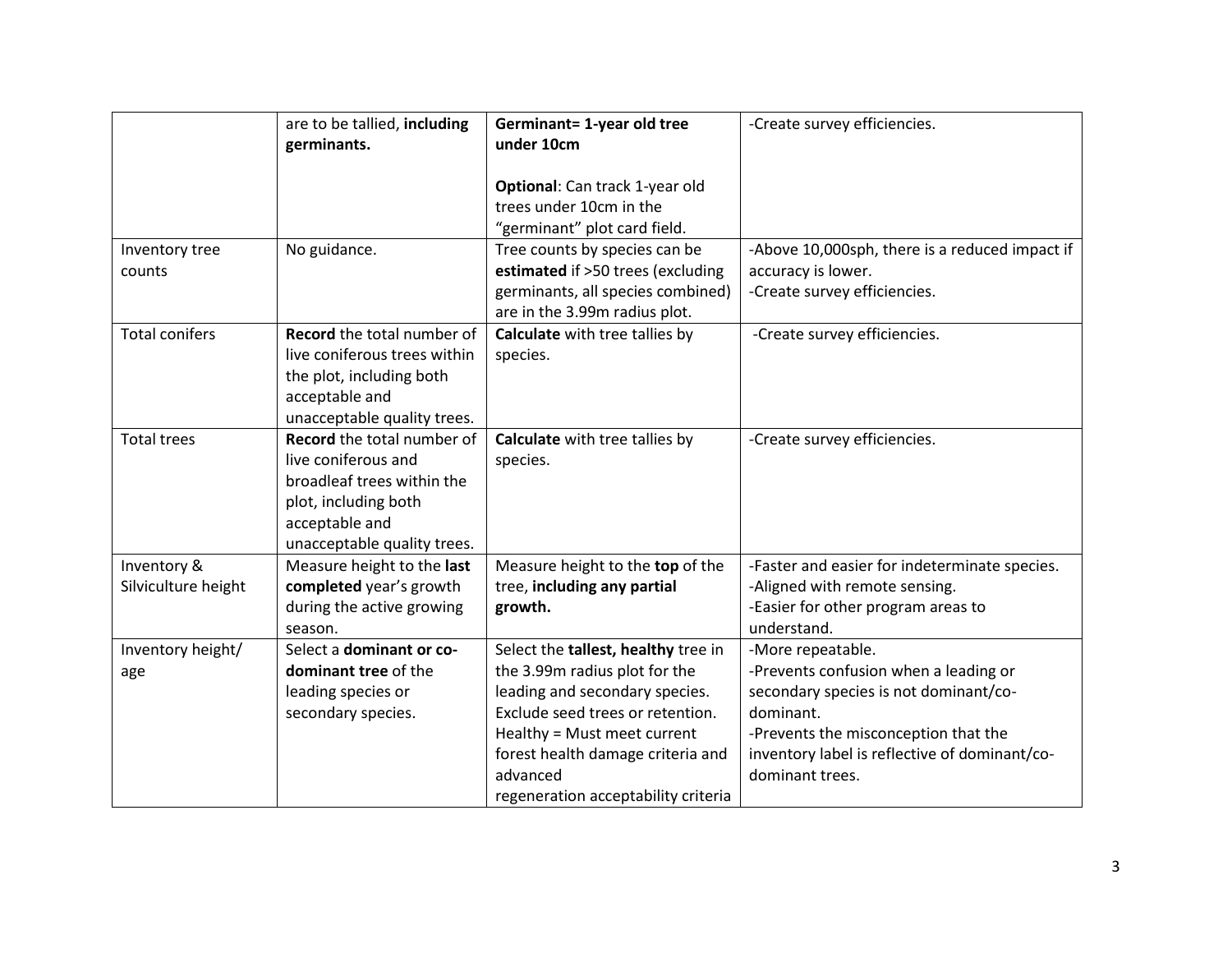| Silviculture            | Plot: Select an average      | Plot: Select an average well-           | -Align with RESULTS reporting display.            |
|-------------------------|------------------------------|-----------------------------------------|---------------------------------------------------|
| heights/ages            | well-spaced or free          | spaced or free growing tree from        | -If linked to a species, silviculture heights can |
|                         | growing tree from within     | within the plot for the leading         | be compared to FG minimum heights and             |
|                         | the plot. Measure and        | silviculture species.                   | used to project growth.                           |
|                         | record the total height to   | Measure and record the total            | -Align with common practice.                      |
|                         | the last completed year's    | height, including partial growth.       |                                                   |
|                         | growth.                      | Measure and record the age.             |                                                   |
|                         |                              |                                         |                                                   |
|                         | Reporting: Submit average    | Reporting: Submit average of            |                                                   |
|                         | of well spaced or free       | well-spaced or free growing             |                                                   |
|                         | growing sample               | sample heights/ages of the              |                                                   |
|                         | heights/ages.                | leading silviculture species.           |                                                   |
|                         | This value is meant to be    |                                         |                                                   |
|                         | representative of all        |                                         |                                                   |
|                         | preferred and acceptable     |                                         |                                                   |
|                         | WSTs or FGTs. It is not      |                                         |                                                   |
|                         | specific to a species.       |                                         |                                                   |
| Silviculture site index | Record the site index of the | Stop recording silviculture site        | -Silviculture SI is not transferred to RESULTS.   |
|                         | leading species in the       | index.                                  |                                                   |
|                         | silviculture label.          |                                         | NOTE: SI is reported to RESULTS for the           |
|                         |                              |                                         | polygon component. It pulls the inventory SI.     |
|                         |                              |                                         | This will remain a mandatory reporting            |
|                         |                              |                                         | requirement.                                      |
| Forest health           | Regen Delay: BMP* to         | Regen Delay: Mandatory to               | -Increase awareness of survival factors and       |
|                         | report forest health         | report forest health damage.            | temporal distribution of damage agents.           |
|                         | damage.                      | All plots, all trees.<br>$\bullet$      | -Reflect actual stand conditions in RESULTS for   |
|                         |                              | Report most severe forest               | G&Y and other program areas.                      |
|                         |                              | health agent applicable to              | -Facilitate CBST monitoring.                      |
|                         |                              | each tree.                              |                                                   |
|                         |                              | <b>Free Growing Damage</b><br>$\bullet$ |                                                   |
|                         |                              | Criteria will not apply.                |                                                   |
|                         |                              | Tally all incidences of forest          |                                                   |
|                         |                              | health factors.                         |                                                   |